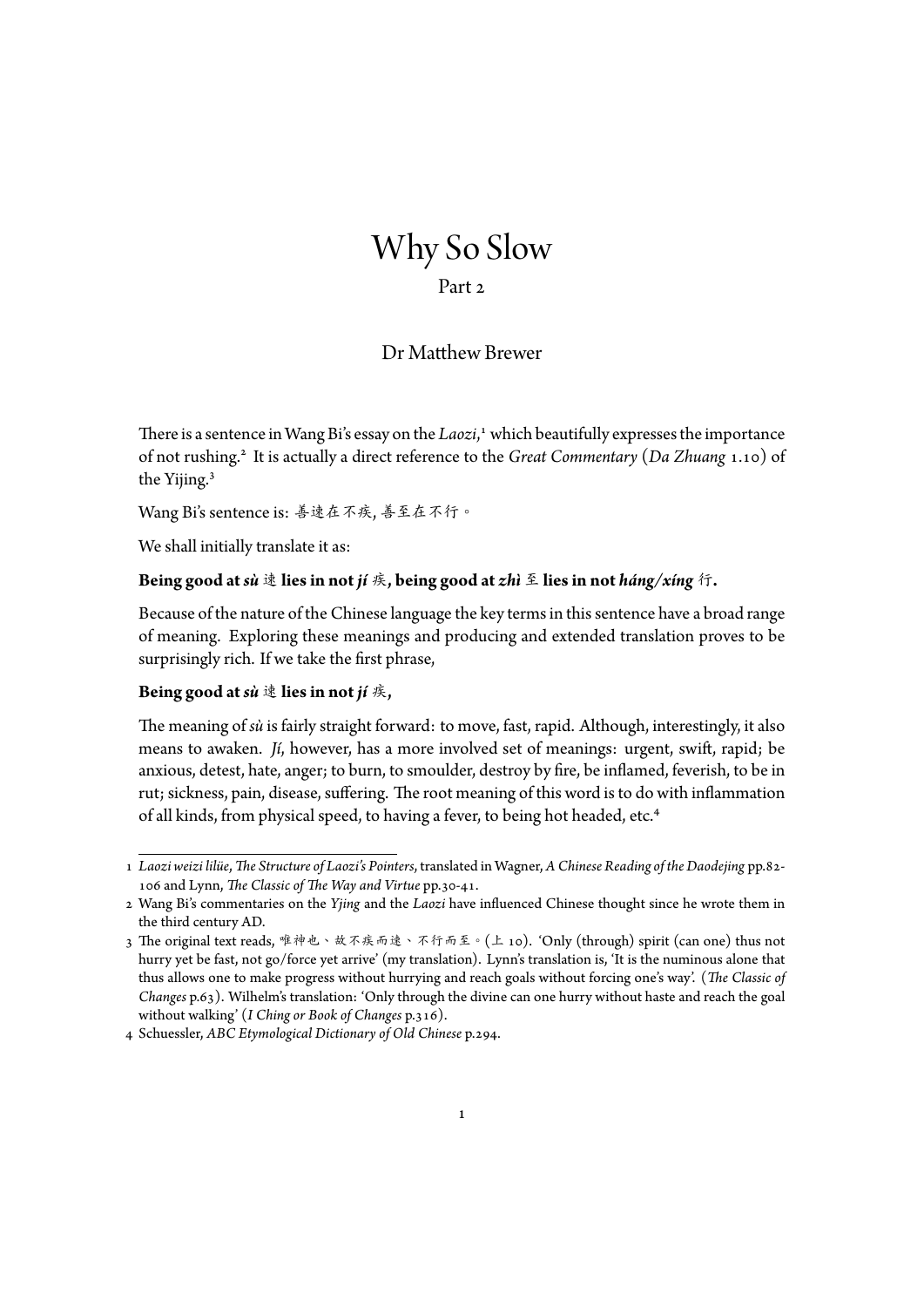While the primary meaning of *jí* in the phrase is clearly 'being urgent, rushing , hurrying', echoing the primary meaning of sù,<sup>5</sup> there are many relevant overtones in the root of the word: Our progress will be hindered by the negative emotions of anxiety, anger and hate, such emotions inflame and disturb us, they are a sickness from which we suffer. Thus an extended translation of the phrase could read:

## **Being good at beingfast lies in not rushing, in not being inflamed and made ill by anxiety, anger or hate.**

An interesting secondary reading, which ties into the second reading of the second phrase, which we shall consider below, is:

#### **Being good at being awake lies in not rushing.**

Let's move onto the second phrase:

#### **Being good at** *zhì* 至 **lies in not** *háng/xíng* 行**.**

*Zhì* has the range of meaning: to come to, get to, arrive at, reach; to bring about, effect; accomplish, achieve, establish, settle. While 行 when read as *háng* means: hard, strong, force. Hence the phrase can be translated as: Being good at achieving (things) lies in not forcing one's way, in not being hard or forceful.<sup>6</sup>

However there is also a more subtle reading. *Zhì* can be seen as an echo of *Zhuangzi's* 至人 *zhì rén* literally 'person who has arrived.'<sup>7</sup> This is in the same realm as *Laozi* 47:

No need to leave your door to know the whole world No need to peer through your window to know the way of Heaven The farther you go, the less you know. Therefore the Sage knows without going Names without seeing And completes without doing a thing.<sup>8</sup>

One who is completely present, who has arrived, does not need to leave his house in order to know all under heaven. The arrived man is, literally, everywhere. There is no need for him to

<sup>5</sup> Both Lynn and Wagner translate the phrase along these lines. Lynn: 'Being good at making quick progress lies in not hurrying' (*The Classic ofThe Way and Virtue* p.32). Wagner: 'to be good at "being fast" lies in"not speeding"' (*A Chinese Reading of the Daodejing* p.87).

<sup>6</sup> Lynn translates along these lines: 'And being good at reaching goals lies in not forcing one's way' (*The Classic of The Way and Virtue* p.32).

<sup>7</sup> Translated by Watson as 'the perfect man', by Graham as 'the utmost man' and by Ziporyn as 'the consummate person' eg. *Zhuangzi* 7.13, Watson *The Complete Works of Chuang Tzu* p.97, Graham *Chuang-Tzu: The Inner Chapters* p.98, Ziporyn *Zhuangzi* p.54.

<sup>8</sup> Henricks, R. G., trans., *Lao-Tzu Te-Tao Ching: A New Translation Based on the Recently Discovered Ma- wang-tui Texts*, p.116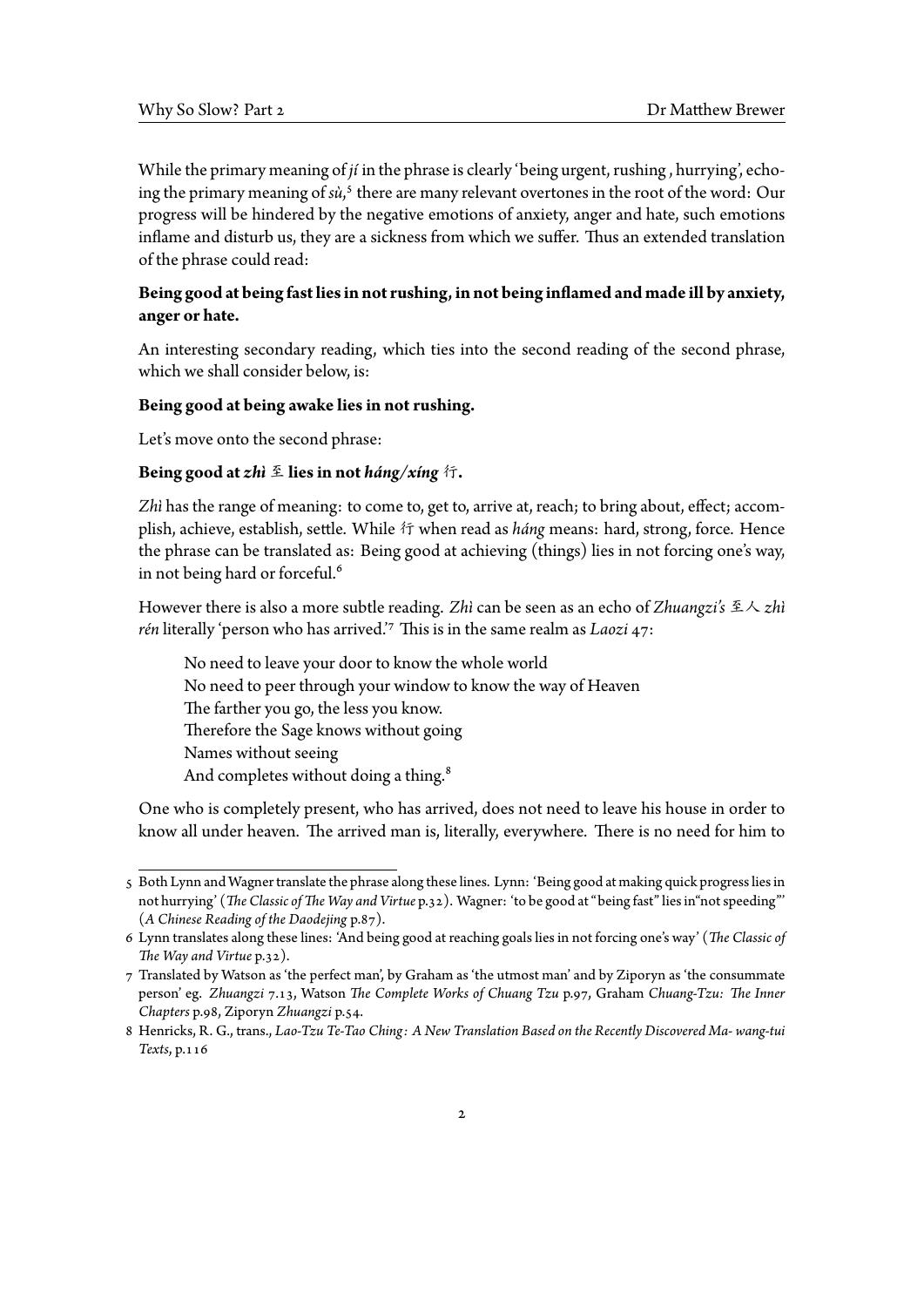go anywhere. With this reading, 行 can be read as *xíng*: to go, to walk, to do, to travel. Then the phrase reads:

#### **Being good at arriving lies in not going.**<sup>Ǒ</sup>

'Not going' here means both 'not leaving the present', and 'not doing' as in *wu wei*, non action, which is so highly prized by the *Laozi*. Hence, our extended translation can read:

## **Being good at being fully present lies in not leaving the present, in practising non action.**

As indicted earlier, the secondary reading of the first phrase as **'Being good at being awake lies in not rushing or not being inflamed'** fits well with this reading of the second phrase. Wakefulness has long been a metaphor for being fully present.

Our unpacked translation, while lacking the elegance of the original ten characters, gives some indication of the multiple meaning the sentence carries:

**Being good at being fast lies in not rushing, Being good at being awake lies in not being inflamed and made ill by by anxiety, anger or hate. Being good at achieving (things) lies in not forcing one's way, in not being hard or forceful. Being good at arriving lies in not going: being good at being fully present lies in not leaving the present, in practising non action.**

Wang Bi, following the *Yijing* and the *Laozi*, associates speedy progress and wakefulness with a lack of haste, which is at the same time a lack of dis-ease, a lack of emotional inflammation. This is the yin method of the Daoist tradition that does not force or push. It is as relevant to achieving our goals in the world as it is to becoming present and arriving here and now at that which we truly are.

<sup>9</sup> This is Wagner's understanding, he translates this phrase as: 'to be good at"arriving" lies in "not going"' (*A Chinese Reading of the Daodejing* p.87).